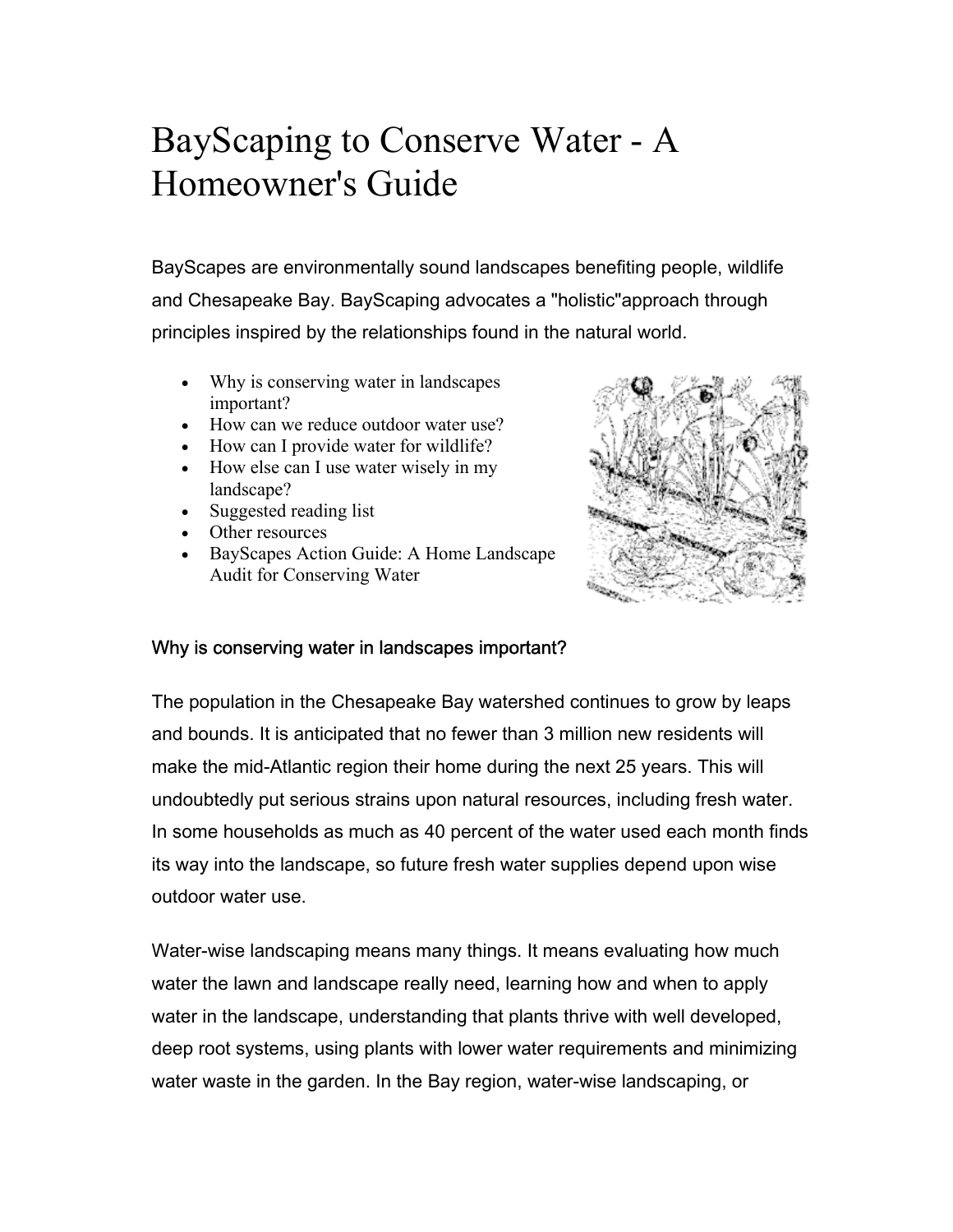xeriscaping, is one of the BayScapes program principles. Keep in mind that excess, or wasted, water runs off the land carrying nutrients, sediments and even traces of toxic products into nearby creeks and streams.

Protection of local waterways feeding into the Bay, therefore, hinges upon reduced surface water runoff. Each of us must make an individual effort to steward our shared water resources. This guide provides tips to help you become water-wise and explains how water conservation contributes to healthy rivers and a healthy Bay.

#### How can we reduce outdoor water use?

You can reduce the amount of water used to maintain your lawn and garden with little significant expense or serious effort. For the most part, reducing water use means changing the way you have watered in the past. Key elements include: timing, thoroughness, proper equipment, mulching, plant selection and water zoning. Together, they can cut your normal water use by as much as twothirds during summer months.

Timing means watering plants and lawns only when they need it. Too often, lawns are watered as an automatic reaction to hot temperatures. Instead, you should water the lawn when it has shown you it is thirsty. A thirsty lawn is easy to spot: when walked on, the grass will lie flat and reveal footprints. Similarly, shrubs show you they need water by wilting. In both cases, water during the coolest part of the day to avoid unnecessary evaporation. Early morning or early evening hours are generally best.

Thoroughness means watering sufficiently. Water deeply and carefully, but not too often. Thorough watering promotes stronger root systems, enabling plants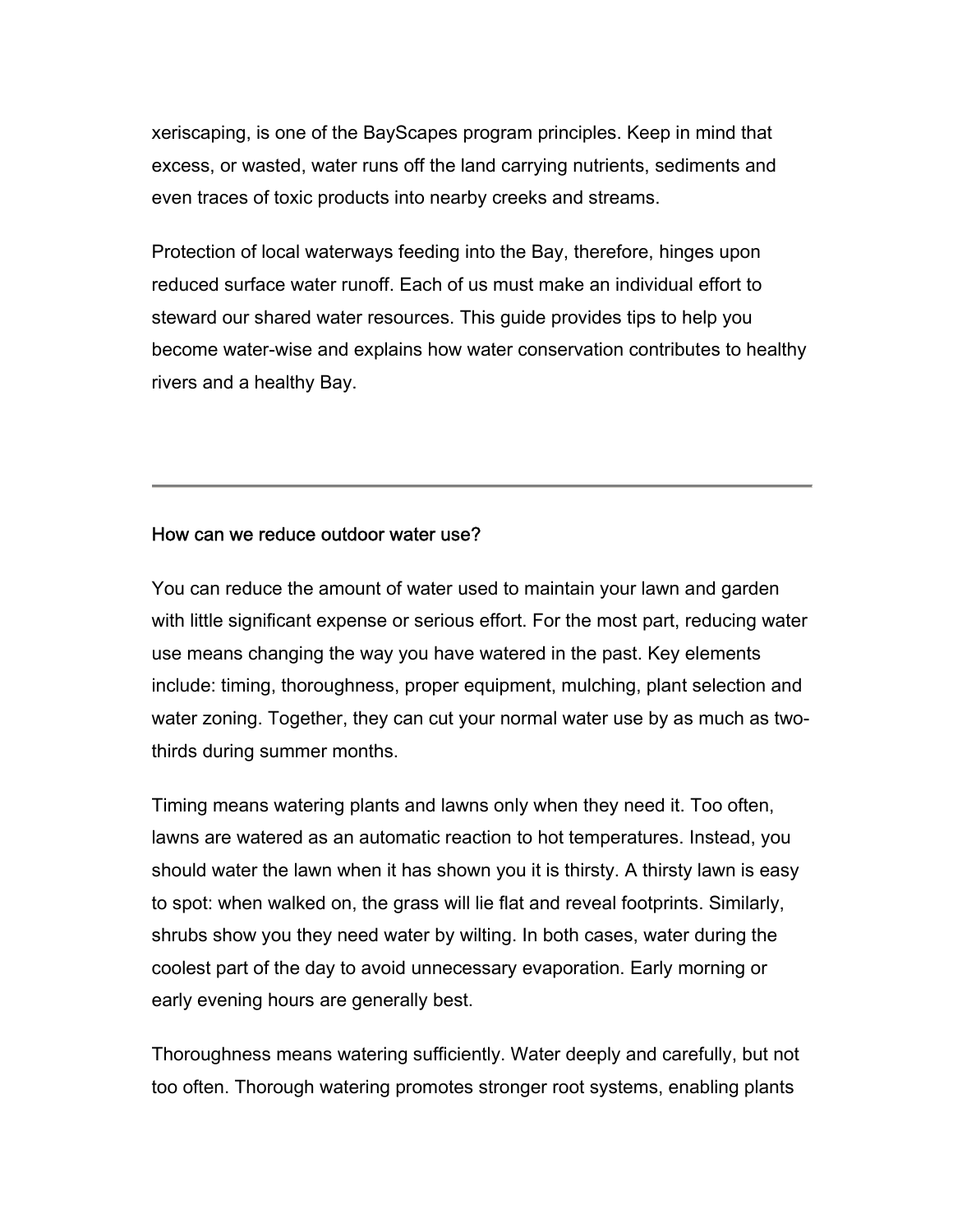to find below-surface water during droughts or hot spells. Watering too lightly or too often actually harms plants by encouraging shallow root systems. Shallow roots make landscape plants more vulnerable to temperature extremes and the damage caused by drought and disease.

Proper equipment applies water carefully and prudently, and you cannot expect to significantly reduce water use without it. For example, standing with a water hose and a spray nozzle watering your lawn is both time-consuming and ineffective, since the lawn is not getting a deep soaking. If you follow timing guidelines, water sprinklers do an excellent job of deep watering. Adjust the sprinkler position as each area of the lawn has been thoroughly soaked. For shrubs and flower beds, soaker hoses deliver deep watering over a few hours. The most efficient way to thoroughly water shrubs, flower beds, vegetable gardens and container gardens, however, is with a drip irrigation system hooked directly to your hose. Drip irrigation sends water straight to a plant's roots with virtually no loss to evaporation.

Mulching shrub beds, flower beds and vegetable gardens results in dramatic water savings. Most people use wood chips, shredded hardwood and softwood bark, grass clippings, and tree leaves as mulch. A mulch cover 3 to 4 inches deep will significantly reduce evaporation loss and prevent unwanted weeds from sprouting in your garden. Remember not to pile mulch too high against the base of a tree or shrub to avoid deterioration of the outer skin layer that may damage or possibly kill it. Mulch can be purchased in 3-cubic-foot bags, or in bulk by the pickup truck or dump truck load. Your local municipality may even offer mulch on a pickup basis at no charge or a nominal fee.

Plant selection plays an important role in reducing water use. Drought-tolerant, or xeriphytic, plants available at nurseries and garden centers require very little water to thrive in the Bay region. "Xeriscaping" is an emerging landscape philosophy centered around water-wise landscaping. It has gained tremendous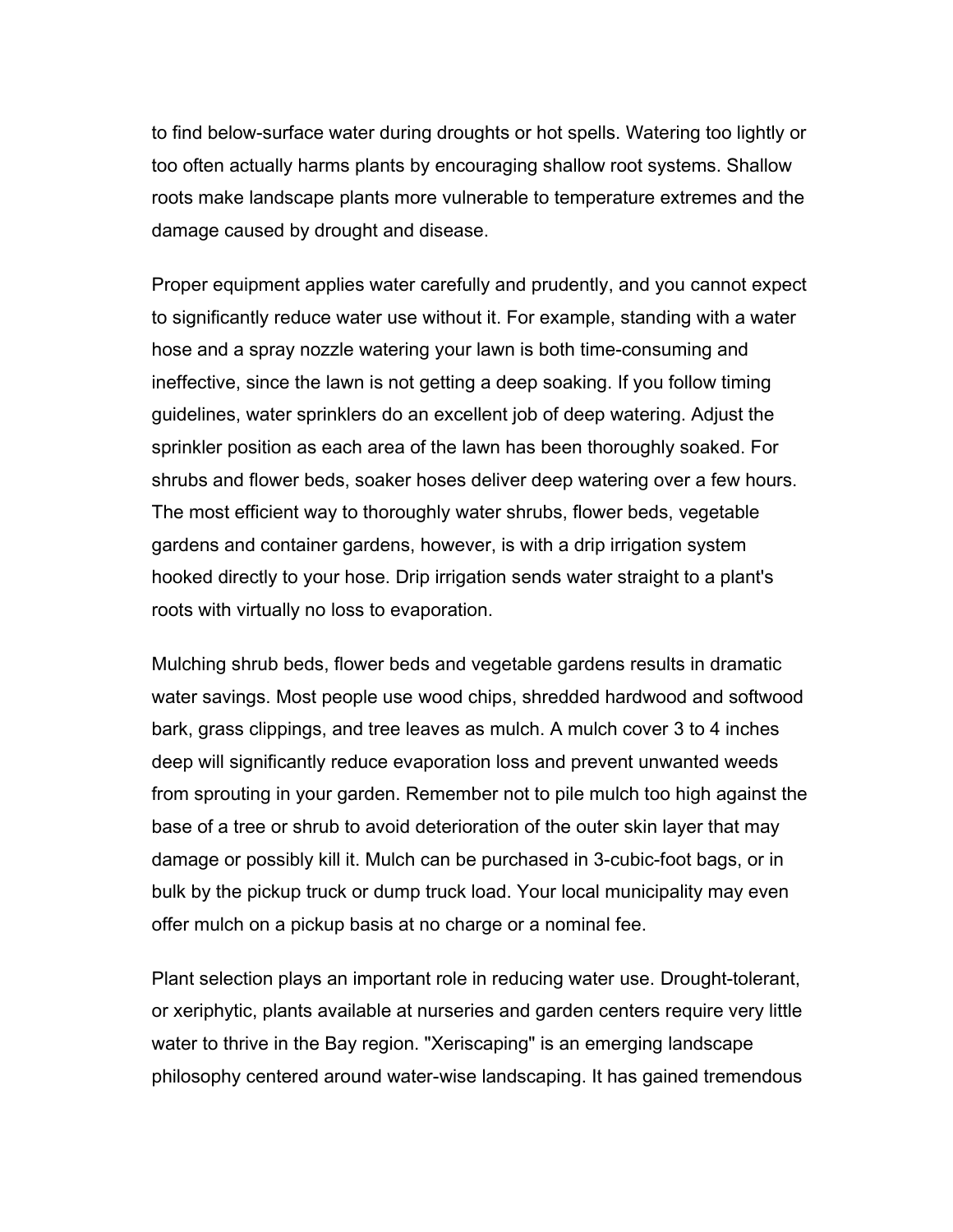

acceptance in arid parts of the United States, such as the desert southwest, Texas and California. The new focus on drought-tolerant or low water-use plants has stimulated nurseries and garden centers in the Bay region to expand their stock, and they now offer many species to choose from today.

Water zoning means laying out your landscape, lawn and garden areas in zones according to water need. High water-use plants, such as colorful flower beds of bulbs, perennials or annuals, are grouped very close to the house and walkways to be enjoyed from both outside and inside the house. Group medium water-use plants as well as lawn areas a bit farther out from the house, and plant low water-use plants, such as natives, on the perimeter for screening and privacy.

### How can I provide water for wildlife?

By practicing water conservation techniques you will be able to allocate water for the wildlife. Water is critical to Bay area inhabitants, since naturally occurring sources are declining or seasonally stressed. Direct watering can be as simple as putting out a bird bath or a shallow pan of water to provide a drink for thirsty birds, butterflies, and other wildlife passing through your yard. For frogs, turtles, salamanders, fish and other aquatic species, you may want to provide a small garden pool, complete with nearby plantings of berry or nut-bearing varieties of trees and shrubs. Provide water for shy animals near a brush pile or other safe cover. No matter how you provide wildlife with water, you will be pleasantly rewarded.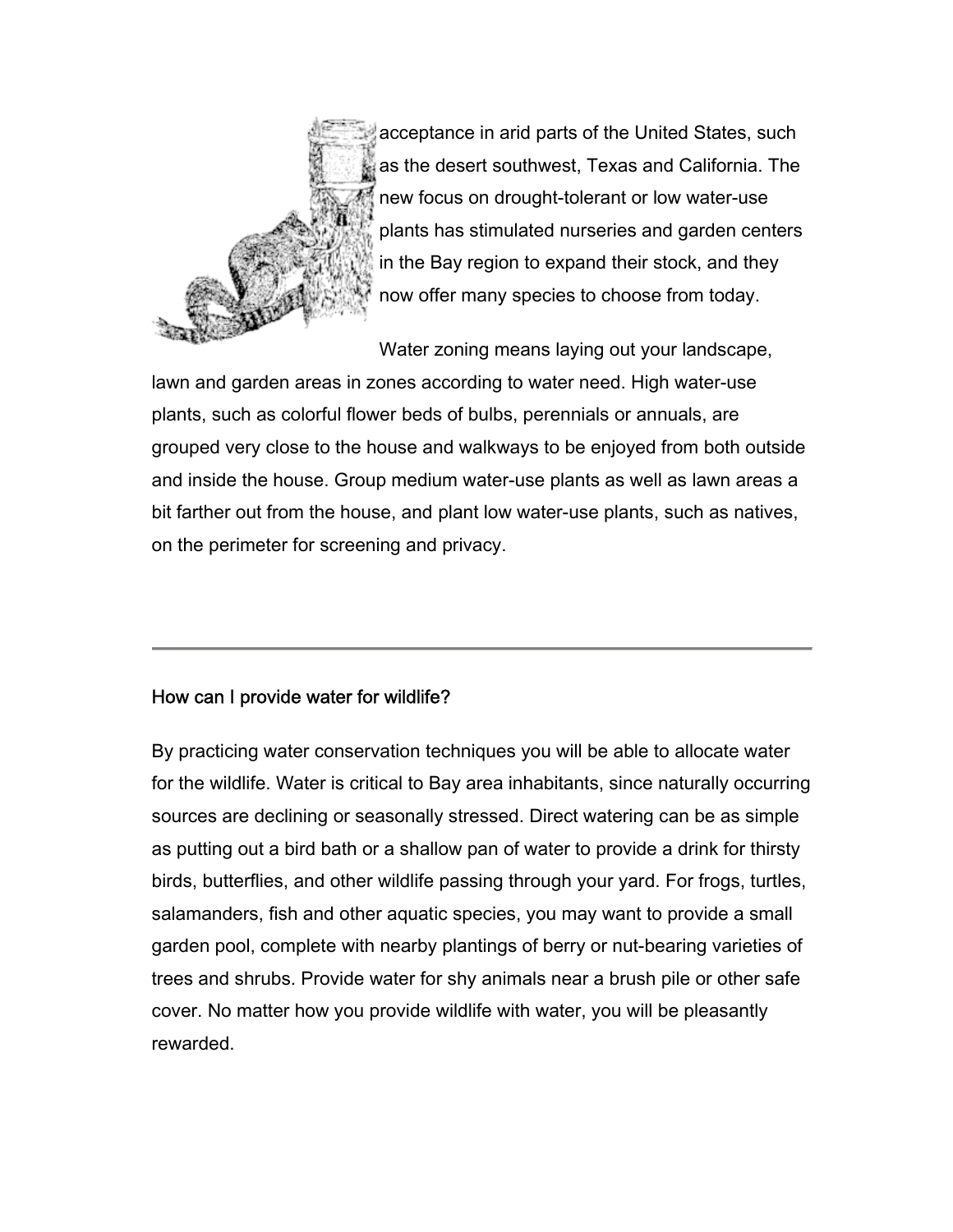### How else can I use water wisely in my landscape?

There are a number of additional ways to conserve water through wise practices. These include controlling runoff from your yard, replacing lawn areas with alternative landscapes, providing mulch cover for bare spots in your yard, aerating your lawn, and recycling water to your garden and yard.

You can do many things to reduce and control water running off your yard. When rainstorms hit, a tremendous amount of water falls rapidly to the yard surface, where it accumulates quickly and runs to lower ground. This runoff has the potential to carry nutrients (especially nitrogen and phosphorus) from lawn fertilizers and toxic substances from pesticides, which can cause problems for receiving streams and, ultimately, the Bay.

Runoff can be reduced by planting a mulched shrub bed or border at the low end of your yard to slow velocity. Altering the grade of your lawn can redirect fast moving runoff so it slows down and possibly supplies water for other plants. Trapping runoff can result in the creation of a miniature wetland in a small, inconspicuous part of your yard, enabling you to add wet-soil plant varieties to your landscape.

Replacing areas currently in lawn grass will make a big difference in your total landscape water requirements. Lawns require tremendous amounts of water. Where appropriate (and where legally permitted), wildflower meadows serve as colorful low-maintenance substitutes for lawns. On slopes or in heavily shaded areas, ground covers provide an excellent alternative requiring less water. Even converting a relatively small area to trees and shrubs will significantly save water over the course of a growing season.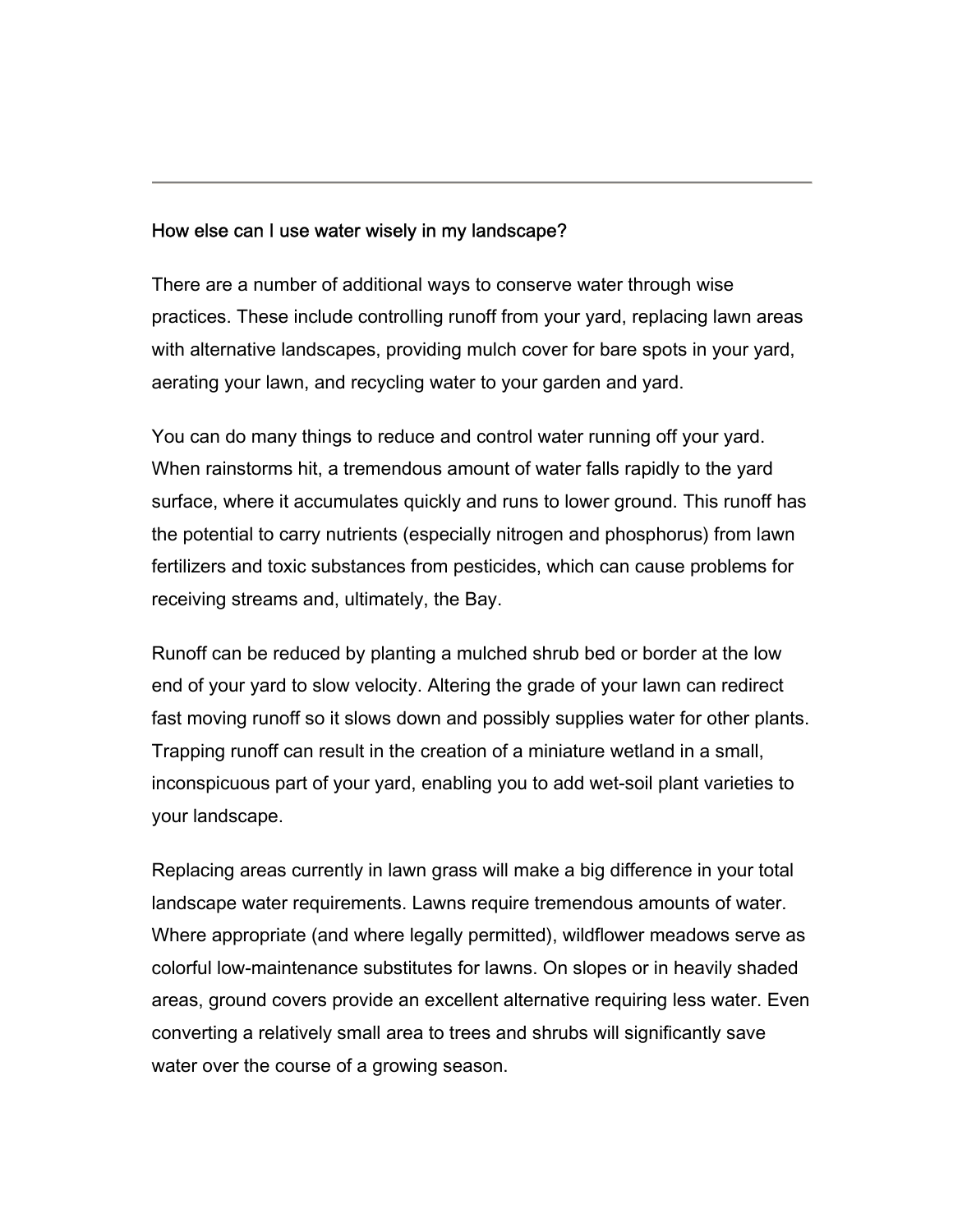Mulching bare spots in the yard can reduce both runoff and the amount of sediment that accompanies it in storm events. Bare spots generally occur where foot traffic has worn grass thin, where quickly moving water has undermined the root system and where the ground has recently been replanted. Consider a mulch cover, however temporary, to remedy the problem.

Lawn aeration significantly affects how water infiltrates, or percolates into, the underlying soil. A rented aerating machine operated much like a lawn mower will remove small earth cores from the lawn, leaving thousands of tiny holes for surface air and water to contact the root zone. When performed just prior to fertilizer application, aeration helps fertilizers penetrate the soil surface.

Recycling water may not be a conservation solution that all Bay residents can pursue but, where appropriate, it makes a significant difference in the amount of fresh tap water necessary to keep lawns and landscape plants alive and well. Gray water is water that has been used once but has not been contaminated to the point where it cannot be used again. Gray water, such as recycled sink dishwashing water or washing machine water (if filtered), can be piped through a 5/8 inch garden hose directly to where it is needed or fed into a reservoir for later use, perhaps after cooling. A little plumbing is required, but the savings in water use make the procedure readily justified! Be sure to first check local ordinances for permit requirements and written approval.

Where the use of gray water is prohibited, homeowners can recycle rain water, especially that which runs off the roof into gutters and downspouts. A container placed at the base of a downspout will provide fresh water for your garden and outdoor plantings at no cost while reducing erosion and runoff during heavy rains. Do not try to revamp all of your landscape water use practices at once. Study how you currently use water and then establish immediate and long term steps to conserve. You will be rewarded with less maintenance, lower water bills and the knowledge that you are helping wildlife as well as local streams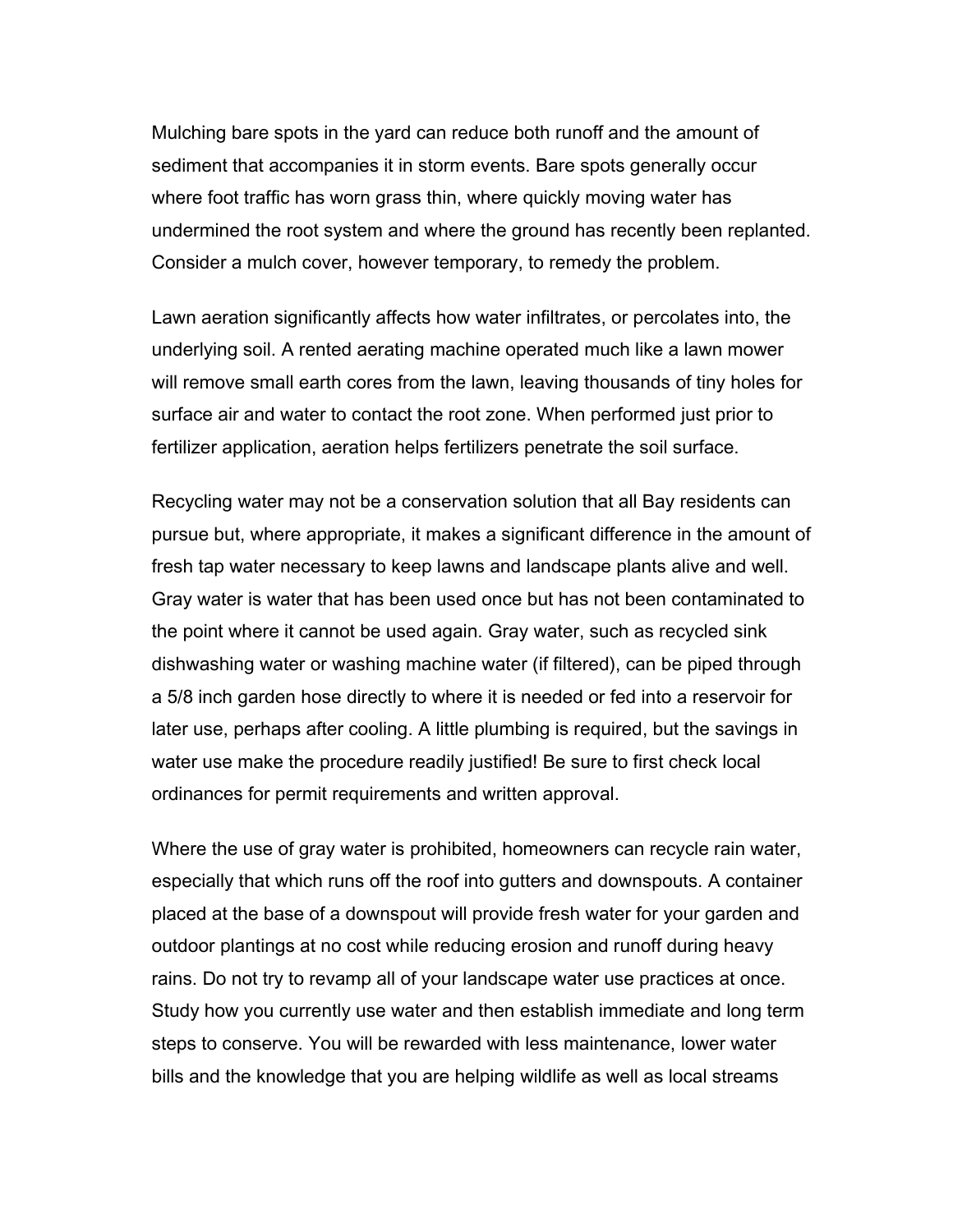and Chesapeake Bay.

| <b>Xeriphytic (Low Water-use) Shrubs</b>                |             |                                |                                  |
|---------------------------------------------------------|-------------|--------------------------------|----------------------------------|
| <b>Common/Scientific Name</b>                           | <b>Size</b> | Evergreen/<br>(feet) Deciduous | <b>Preferred Soil Type</b>       |
| Creeping Juniper<br>Juniper horizontalis                | 2           | E                              | Tolerates any soil type          |
| Juniper<br>Juniperus communis                           | $2 - 30$    | E                              | Tolerates dry, poor soil         |
| Bayberry<br>Myrica pensylvanica                         | $4 - 8$     | E                              | Tolerates dry, poor soil         |
| <b>Black Chokeberry</b><br>Aronia melanocarpa           | $3-6$       | D                              | Tolerates wet, acid, or dry soil |
| <b>Gray Dogwood</b><br>Cornus racemosa                  | $8 - 15$    | D                              | Tolerates any soil type          |
| Elderberry<br>Sambucus canadensis                       | $6 - 12$    | D                              | Needs deep, well-drained soil    |
| Coralberry Indian Currant<br>Symphoricarpos orbiculatus | $3-6$       | D                              | Tolerates poor soil              |
| <b>Highbush Cranberry</b><br>Viburnum trilobum          | 12          | D                              | Needs well-drained, acid soil    |

## Suggested Reading List

Sawyers, Claire E. and Barbara B. Pesch, eds. Gardening with Wildflowers and Native Plants. Handbook #119, Brooklyn: Brooklyn Botanic Garden, Inc., 1989.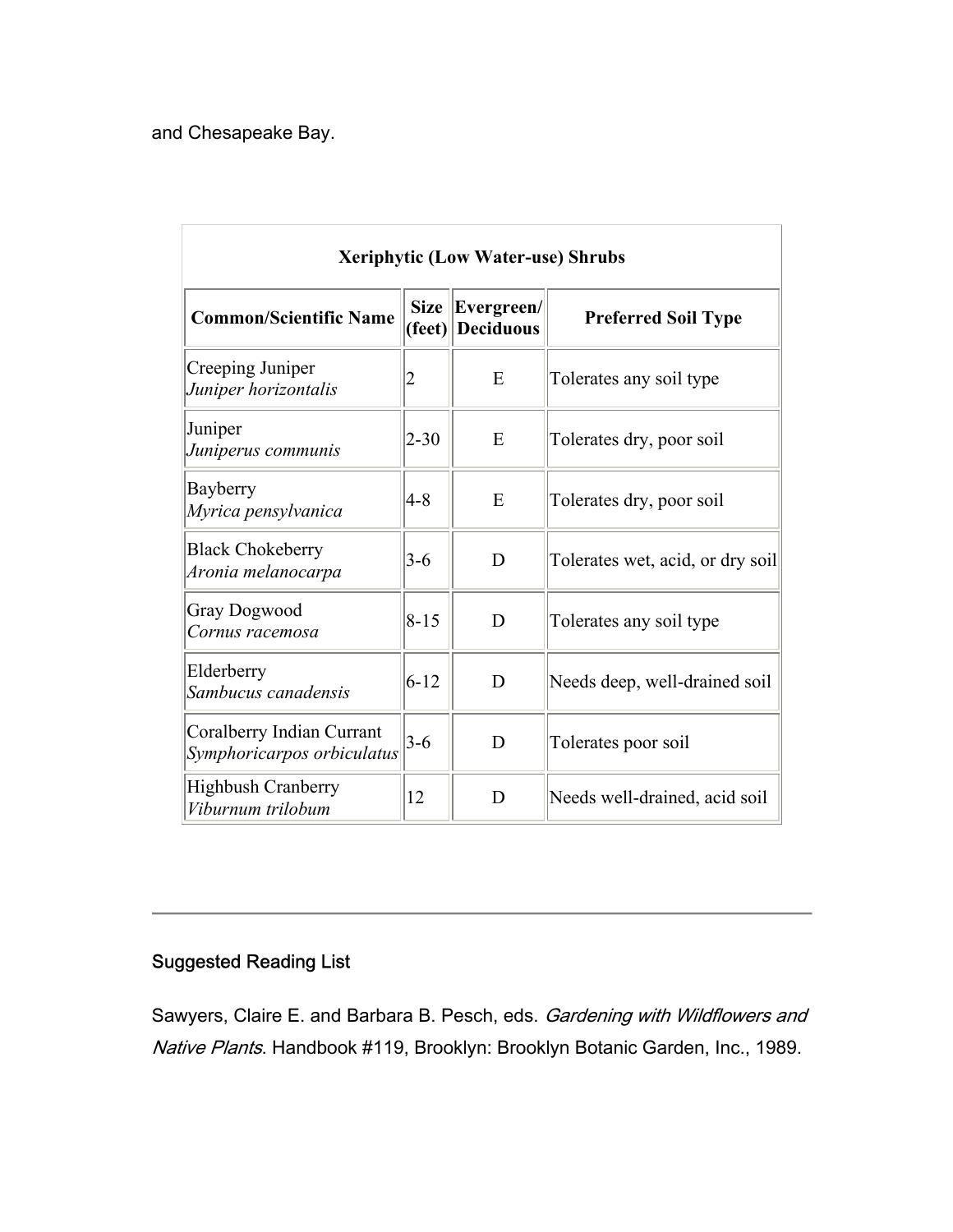Schmidlin, Wilfred V. and Barbara B. Pesch, eds. Water Gardening. Brooklyn: Brooklyn Botanic Garden, Inc., 1985.

Schneck, Marcus. Your Backyard Wildlife Garden. Emmaus, Penn.: Rodale Press, 1992.

Parker, Cecilia I., ed. Planting an Oasis for Wildlife. Washington, D.C.: National Wildlife Federation, 1986.

Calkins, Carroll C., ed. *Illustrated Guide to Gardening*. Pleasantville, N.Y.: The Reader's Digest Association, Inc., 1978.

Hightshoe, Gary L. Native Trees, Shrubs, and Vines for Urban and Rural America. New York: Van Nostrand Reinhold, 1988.

#### Other resources

- *Backyard Wildlife* (monthly newsletter), Marcus Schneck Communications, Emmaus, PA 18049, (215) 481-9452.
- The Lawn Institute, P.O. Box 108, Pleasant Hill, TN 38578.
- Urban Areas Habitat Pac, National Institute for Urban Wildlife, 10921 Trotting Ridge Way, Columbia, MD 21044.
- National Xeriscape Council, P.O. Box 163172, Austin, TX 78716-3172.

### For More Information

For detailed specific instructions for the safe use of fertilizers and pesticides in your community, contact your local or area Cooperative Extension office. The Cooperative Extension is a service of the land-grant university systems in the District of Columbia, Maryland, Pennsylvania and Virginia.